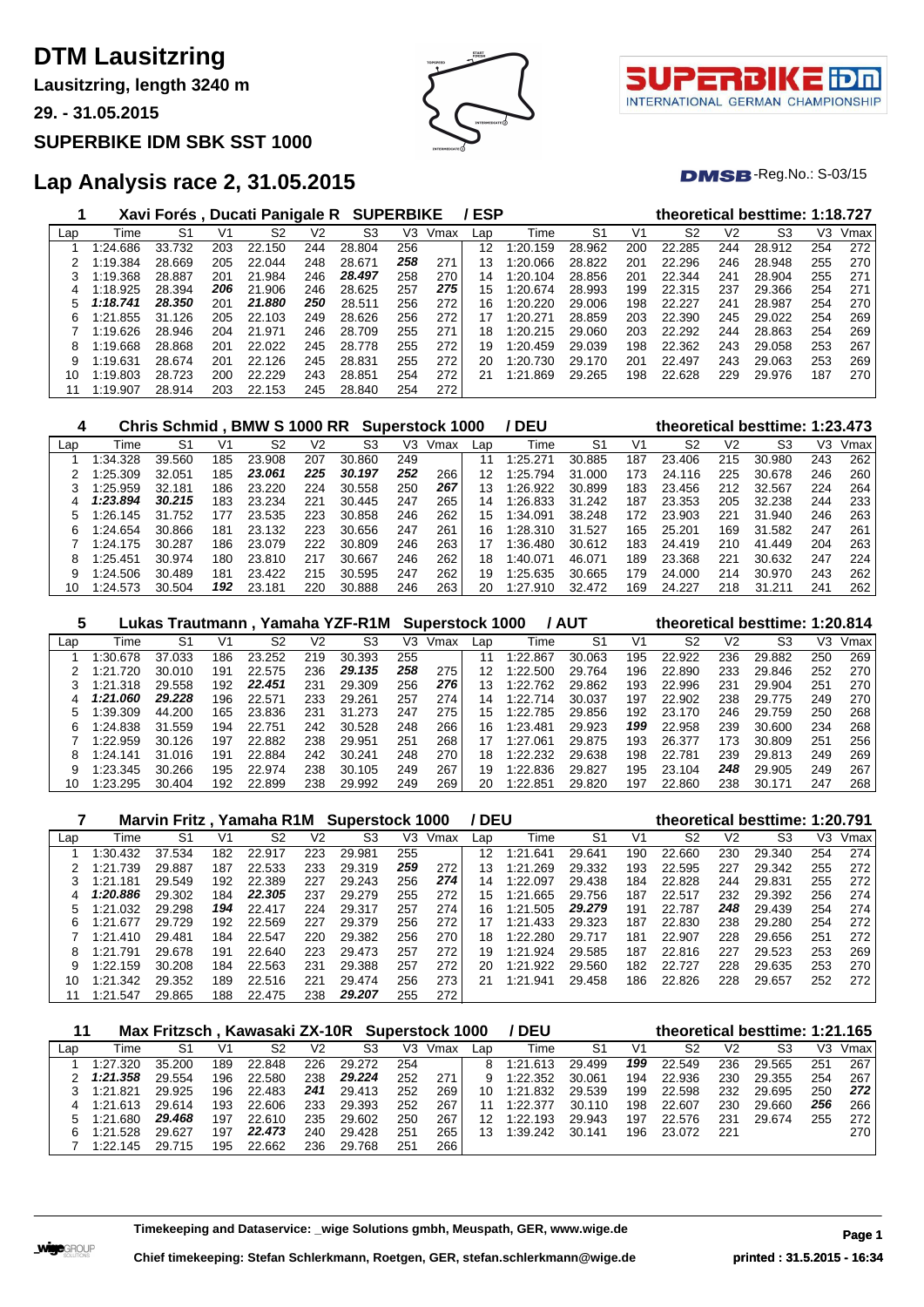**Lausitzring, length 3240 m**

**29. - 31.05.2015**

#### **SUPERBIKE IDM SBK SST 1000**





 $DMSB$ -Reg.No.:  $S-03/15$ 

| 13  |          |        |     | Ville Valtonen, Kawasaki ZX-10R Superstock 1000 |     |             |     |      |     | / FIN       |        |     |        |     | theoretical besttime: 1:22.526 |     |      |
|-----|----------|--------|-----|-------------------------------------------------|-----|-------------|-----|------|-----|-------------|--------|-----|--------|-----|--------------------------------|-----|------|
| Lap | Time     | S1     | V1  | S2                                              | V2  | S3          | V3  | Vmax | Lap | Time        | S1     | V1  | S2     | V2  | S3                             | V3  | Vmax |
|     | 1:32.815 | 38.896 | 181 | 23.579                                          | 213 | 30.<br>.340 | 254 |      |     | ⊟23<br>.231 | 29.977 | 183 | 23.202 | 229 | 30.052                         | 250 | 264  |
|     | 1:23.013 | 29.956 | 187 | 23.126                                          | 230 | 29.931      | 254 | 268  | 12  | 1:23.415    | 30.044 | 188 | 23.198 | 232 | 30.173                         | 248 | 266  |
|     | 1:22.912 | 30.029 | 196 | 22.873                                          | 229 | 30.010      | 252 | 270  | 13  | 1:22.930    | 29.803 | 187 | 23.074 | 235 | 30.053                         | 249 | 265  |
| 4   | 1:22.780 | 29.836 | 192 | 23.043                                          | 230 | 29.901      | 251 | 267  | 14  | 1:23.112    | 29.808 | 189 | 23.236 | 233 | 30.068                         | 248 | 265  |
| 5   | 1:22.747 | 29.857 | 193 | 22.998                                          | 233 | 29.892      | 249 | 265  | 15  | 1:23.413    | 29.974 | 187 | 23.274 | 231 | 30.165                         | 249 | 264  |
| 6   | 1:22.798 | 29.842 | 193 | 22.944                                          | 233 | 30.012      | 249 | 265  | 16  | 1:23.489    | 30.071 | 188 | 23.258 | 231 | 30.160                         | 248 | 264  |
|     | 1:23.041 | 29.919 | 186 | 23.167                                          | 233 | 29.955      | 250 | 265  |     | 1:23.464    | 30.099 | 189 | 23.222 | 230 | 30.143                         | 249 | 262  |
| 8   | 1:22.967 | 29.794 | 185 | 23.151                                          | 230 | 30.022      | 251 | 266  | 18  | 1:23.843    | 30.127 | 190 | 23.335 | 232 | 30.381                         | 247 | 264  |
|     | 1:22.754 | 29.862 | 189 | 23.033                                          | 232 | 29.859      | 249 | 265  | 19  | 1:24.310    | 30.408 | 183 | 23.473 | 229 | 30.429                         | 247 | 262  |
| 10  | 1:22.815 | 29.885 | 192 | 23.0<br>044                                     | 232 | 29.886      | 249 | 267  | 20  | 1:24.363    | 30.537 | 182 | 23.393 | 231 | 30.433                         | 247 | 262  |

| 14  |              |        |     | Roman Stamm, Kawasaki ZX-10R Superstock 1000 |                |                |     |      |     | / CHE              |                |     |        |     | theoretical besttime: 1:20.758 |     |      |
|-----|--------------|--------|-----|----------------------------------------------|----------------|----------------|-----|------|-----|--------------------|----------------|-----|--------|-----|--------------------------------|-----|------|
| Lap | Time         | S1     | V1  | S2                                           | V <sub>2</sub> | S <sub>3</sub> | V3  | Vmax | Lap | Time               | S <sub>1</sub> | V1  | S2     | V2  | S3                             | VЗ  | Vmax |
|     | 1:29.172     | 36.625 | 189 | 23.045                                       | 228            | 29.502         | 257 |      | 12  | .319<br>l:21       | 29.383         | 196 | 22.570 | 230 | 29.366                         | 251 | 266  |
|     | .489<br>1:21 | 29.589 | 190 | 22.582                                       | 230            | 29.318         | 257 | 271  | 13  | l:21<br>.317       | 29.481         | 196 | 22.547 | 232 | 29.289                         | 252 | 267  |
|     | 1:21.206     | 29.527 | 195 | 22.445                                       | 230            | 29.234         | 257 | 272  | 14  | 1:21.391           | 29.337         | 198 | 22.544 | 231 | 29.510                         | 246 | 267  |
| 4   | 1:21.195     | 29.437 | 196 | 22.411                                       | 230            | 29.347         | 257 | 271  | 15  | 1:21.358           | 29.719         | 198 | 22.352 | 232 | 29.287                         | 250 | 263  |
|     | .770<br>1:21 | 29.597 | 195 | 22.644                                       | 231            | 29.529         | 255 | 268  | 16  | 1:21<br>.132       | 29.508         | 198 | 22.409 | 231 | 29.215                         | 251 | 265  |
| 6.  | 1:21.786     | 30.010 | 196 | 22.624                                       | 232            | 29.152         | 256 | 267  | 17  | 1:21<br>.324       | 29.371         | 196 | 22.544 | 231 | 29.409                         | 251 | 267  |
|     | 1:21.519     | 29.693 | 193 | 22.424                                       | 228            | 29.402         | 254 | 270  | 18  | 1:21<br>.896       | 29.581         | 197 | 22.766 | 231 | 29.549                         | 246 | 264  |
| 8   | 1:21.669     | 29.797 | 196 | 22.431                                       | 229            | 29.441         | 256 | 270  | 19  | 1:21.566           | 29.594         | 197 | 22.580 | 235 | 29.392                         | 248 | 262  |
| 9   | 1:21.779     | 29.850 | 194 | 22.516                                       | 221            | 29.413         | 254 | 264  | 20  | 1:21<br>.433       | 29.606         | 197 | 22.384 | 233 | 29.443                         | 249 | 265  |
| 10  | 1:21.007     | 29.531 | 197 | 22.327                                       | 232            | 29.149         | 252 | 269  | 21  | $\cdot 21$<br>.827 | 29.679         | 197 | 22.580 | 230 | 29.568                         | 247 | 265  |
|     | 1:21.020     | 29.512 | 197 | 22.414                                       | 237            | 29.094         | 250 | 267  |     |                    |                |     |        |     |                                |     |      |

| 16  |          |        |     |        |     | Johannes Kanzler, BMW S 1000 RR |     | <b>Superstock 1000</b> |     | / DEU    |            |     |        |     | theoretical besttime: 1:23.764 |     |      |
|-----|----------|--------|-----|--------|-----|---------------------------------|-----|------------------------|-----|----------|------------|-----|--------|-----|--------------------------------|-----|------|
| Lap | Time     | S1     | V1  | S2     | V2  | S3                              | V3  | Vmax                   | Lap | Time     | S1         | V1  | S2     | V2  | S3                             | VЗ  | Vmax |
|     | 1:35.745 | 40.492 | 165 | 24.354 | 209 | 30.899                          | 247 |                        |     | 1:25.160 | .028<br>31 | 185 | 23.406 | 220 | 30.726                         | 243 | 262  |
|     | 1:26.092 | 31.658 | 176 | 23.747 | 216 | 30.687                          | 247 | 264                    | 12  | 1:25.035 | 31.295     | 185 | 23.437 | 230 | 30.303                         | 244 | 258  |
|     | 1:25.743 | 31.723 | 185 | 23.497 | 215 | 30.523                          | 247 | 264                    | 13  | 1:25.443 | 30.735     | 195 | 23.293 | 226 | 31.415                         | 243 | 262  |
|     | 1:24.361 | 30.494 | 191 | 23.388 | 220 | 30.479                          | 246 | 264                    | 14  | 1:25.257 | 31.528     | 191 | 23.334 | 227 | 30.395                         | 246 | 260  |
|     | 1:24.553 | 30.481 | 186 | 23.579 | 223 | 30.493                          | 246 | 262                    | 15  | 1:24.148 | 30.368     | 191 | 23.169 | 222 | 30.611                         | 247 | 262  |
|     | 1:24.770 | 30.887 | 182 | 23.331 | 225 | 30.552                          | 246 | 263                    | 16  | 1:24.516 | 30.652     | 191 | 23.379 | 221 | 30.485                         | 246 | 263  |
|     | 1:23.996 | 30.395 | 191 | 23.267 | 226 | 30.334                          | 247 | 264                    | 17  | 1:24.351 | 30.767     | 176 | 23.357 | 227 | 30.227                         | 246 | 262  |
| 8   | 1:25.005 | 30.768 | 189 | 23.506 | 218 | 30.731                          | 246 | 265                    | 18  | 1:24.438 | 30.652     | 188 | 23.370 | 222 | 30.416                         | 244 | 262  |
| 9   | 1:24.537 | 30.531 | 188 | 23.464 | 214 | 30.542                          | 246 | 264                    | 19  | 1:24.864 | 30.684     | 180 | 23.320 | 229 | 30.860                         | 244 | 262  |
| 10  | 1:24.403 | 30.490 | 188 | 23.189 | 222 | 30.724                          | 245 | 263                    | 20  | 1:25.281 | 30.587     | 195 | 23.844 | 209 | 30.850                         | 244 | 261  |

| 21  |          | Markus Reiterberger, |     |        |     | <b>BMW S 1000 RR SUPERBIKE</b> |     |      |     | / DEU    |                |     |                |     | theoretical besttime: 1:18.587 |     |      |
|-----|----------|----------------------|-----|--------|-----|--------------------------------|-----|------|-----|----------|----------------|-----|----------------|-----|--------------------------------|-----|------|
| Lap | Time     | S1                   | V1  | S2     | V2  | S3                             | V3  | Vmax | Lap | Time     | S <sub>1</sub> | V1  | S <sub>2</sub> | V2  | S3                             | V3  | Vmax |
|     | 1:24.772 | 33.933               | 203 | 22.188 | 247 | 28.651                         | 262 |      | 12  | 1:19.739 | 28.708         | 204 | 22.229         | 249 | 28.802                         | 256 | 276  |
|     | 1:19.352 | 28.794               | 203 | 21.955 | 238 | 28.603                         | 266 | 280  | 13  | 1:19.478 | 28.749         | 204 | 22.140         | 249 | 28.589                         | 258 | 274  |
|     | 1:18.800 | 28.455               | 208 | 21.932 | 252 | 28.413                         | 259 | 282  | 14  | 1:20.855 | 29.381         | 203 | 22.259         | 248 | 29.215                         | 252 | 276  |
| 4   | 1:18.883 | 28.310               | 205 | 22.051 | 251 | 28.522                         | 258 | 275  | 15  | 1:19.697 | 28.912         | 202 | 22.123         | 247 | 28.662                         | 258 | 270  |
| 5.  | 1:18.708 | 28.296               | 207 | 21.947 | 255 | 28.465                         | 258 | 274  | 16  | 1:19.347 | 28.681         | 202 | 22.032         | 252 | 28.634                         | 258 | 276  |
| 6   | 1:18.762 | 28.386               | 205 | 21.920 | 255 | 28.456                         | 259 | 274  | 17  | 1:19.730 | 28.715         | 202 | 22.191         | 249 | 28.824                         | 257 | 275  |
|     | 1:18.811 | 28.441               | 203 | 21.899 | 253 | 28.471                         | 258 | 275  | 18  | 1:19.390 | 28.555         | 207 | 22.166         | 252 | 28.669                         | 258 | 274  |
| 8   | 1:19.043 | 28.527               | 205 | 21.942 | 254 | 28.574                         | 260 | 275  | 19  | 1:19.645 | 28.694         | 207 | 22.078         | 251 | 28.873                         | 258 | 274  |
|     | 1:18.856 | 28.320               | 205 | 21.878 | 251 | 28.658                         | 259 | 276  | 20  | 1:19.769 | 28.655         | 205 | 22.098         | 253 | 29.016                         | 258 | 274  |
| 10  | 1:19.345 | 28.665               | 202 | 22.089 | 251 | 28.591                         | 260 | 276  | 21  | 1:20.453 | 29.004         | 199 | 22.432         | 250 | 29.017                         | 255 | 274  |
| 11  | 1:19.387 | 28.546               | 203 | 22.136 | 251 | 28.705                         | 258 | 277  |     |          |                |     |                |     |                                |     |      |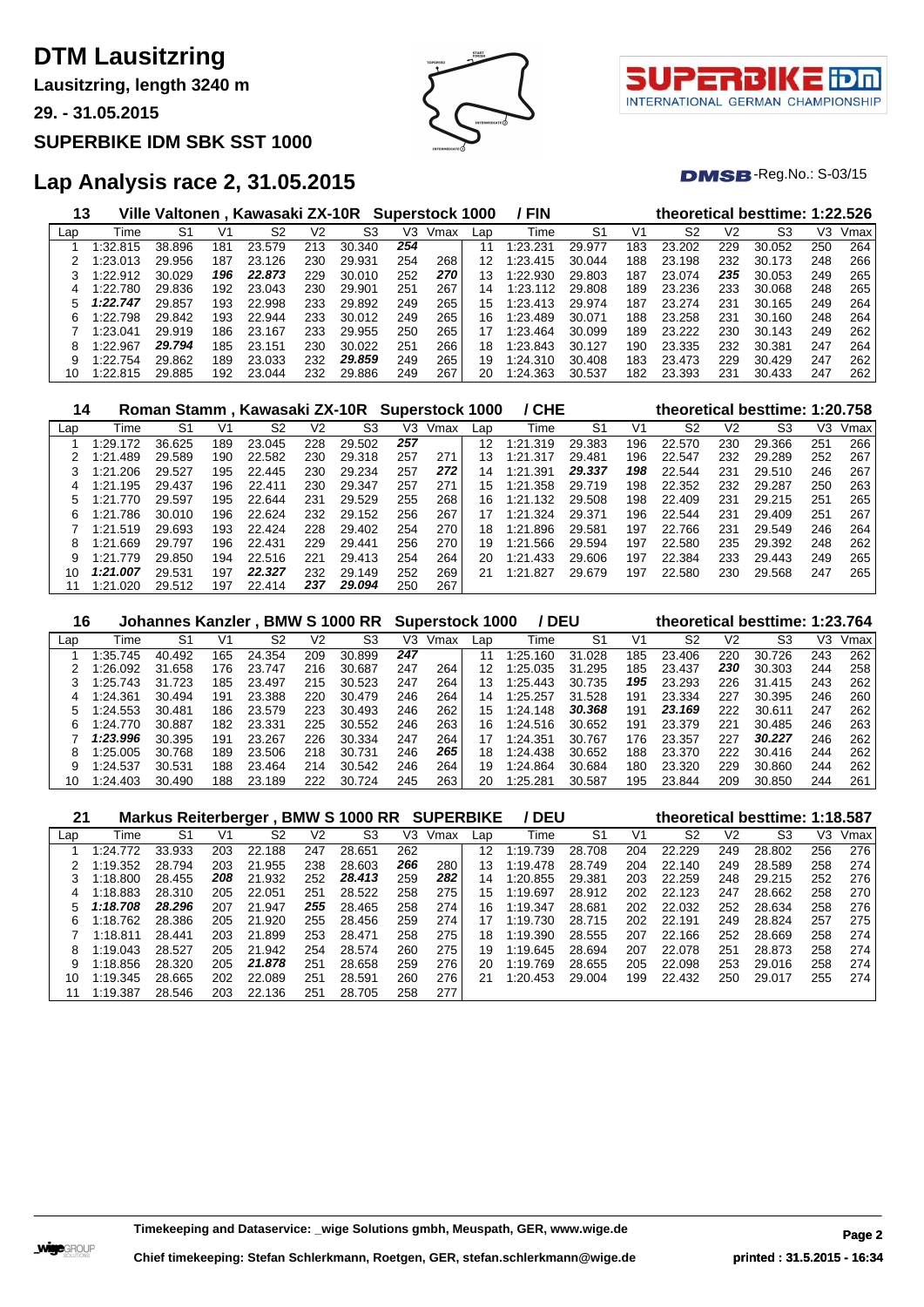**Lausitzring, length 3240 m**

**29. - 31.05.2015**

### **SUPERBIKE IDM SBK SST 1000**





 $DMSB$ -Reg.No.:  $S-03/15$ 

| 25  |             | Matei Smrz. |     | <b>BMW S 1000 RR</b> |     | <b>SUPERBIKE</b> |     |      | / CZE |              |                |     | theoretical besttime: 1:20.713 |     |        |     |      |
|-----|-------------|-------------|-----|----------------------|-----|------------------|-----|------|-------|--------------|----------------|-----|--------------------------------|-----|--------|-----|------|
| Lap | Time        | S1          | V1  | S2                   | V2  | S3               | VЗ  | Vmax | Lap   | Time         | S <sub>1</sub> | V1  | S2                             | V2  | S3     | V3  | Vmax |
|     | :29.639     | 36.309      | 179 | 23.598               | 217 | 29<br>.732       | 257 |      | 12    | 1:21<br>.606 | 29.427         | 196 | 22.964                         | 244 | 29.215 | 255 | 274  |
|     | 1:21.502    | 29.460      | 189 | 22.696               | 234 | 29.346           | 261 | 276  | 13    | 1:21<br>.330 | 29.365         | 198 | 22.730                         | 243 | 29.235 | 254 | 274  |
| 3   | 1:21.431    | 29.610      | 193 | 22.617               | 230 | 29.204           | 257 | 280  | 14    | 1:21.109     | 29.184         | 200 | 22.620                         | 244 | 29.305 | 253 | 274  |
| 4   | 1:21.210    | 29.265      | 196 | 22.639               | 235 | 29.306           | 258 | 276  | 15    | 1:21<br>.183 | 29.293         | 200 | 22.589                         | 247 | 29.301 | 255 | 272  |
| 5   | 161<br>1.21 | 29.323      | 196 | 22.564               | 229 | 29.274           | 261 | 276  | 16    | 1:21<br>.120 | 29.279         | 196 | 22.588                         | 246 | 29.253 | 255 | 274  |
| 6   | 1:21.473    | 29.742      | 190 | 22.578               | 237 | 29.153           | 260 | 276  | 17    | 1:21.513     | 29.399         | 199 | 22.805                         | 246 | 29.309 | 254 | 272  |
|     | 1:21.418    | 29.532      | 195 | 22.533               | 235 | 29.353           | 263 | 275  | 18    | 1:21.221     | 29.220         | 201 | 22.613                         | 245 | 29.388 | 252 | 273  |
| 8   | 1:21.503    | 29.501      | 197 | 22.671               | 239 | 29.331           | 260 | 279  | 19    | 1:21<br>.375 | 29.298         | 201 | 22.573                         | 242 | 29.504 | 254 | 271  |
| 9   | 1:21.172    | 29.438      | 200 | 22.564               | 242 | 29.170           | 254 | 279  | 20    | 1:21.335     | 29.219         | 200 | 22.647                         | 249 | 29.469 | 254 | 273  |
| 10  | 1:21.036    | 29.428      | 203 | 22.376               | 244 | 29.232           | 254 | 274  | 21    | 1:21<br>.556 | 29.253         | 202 | 22.651                         | 245 | 29.652 | 254 | 273  |
|     | 1:21.486    | 29.306      | 200 | 22.753               | 238 | 29.427           | 255 | 274  |       |              |                |     |                                |     |        |     |      |

| 34  |              | Chris Burri, Kawasaki ZX-10R |     |        |     |        |     | Superstock 1000 |     | / CHE        |                |     |                |                | theoretical besttime: 1:21.170 |     |      |
|-----|--------------|------------------------------|-----|--------|-----|--------|-----|-----------------|-----|--------------|----------------|-----|----------------|----------------|--------------------------------|-----|------|
| Lap | Time         | S1                           | V1  | S2     | V2  | S3     | VЗ  | Vmax            | Lap | Time         | S <sub>1</sub> | V1  | S <sub>2</sub> | V <sub>2</sub> | S3                             | V3  | Vmax |
|     | 1:27.782     | 35.409                       | 193 | 22.762 | 222 | 29.611 | 252 |                 | 12  | 1:22.021     | 29.973         | 194 | 22.482         | 226            | 29.566                         | 251 | 272  |
|     | 1:21.349     | 29.459                       | 192 | 22.494 | 228 | 29.396 | 251 | 269             | 13  | 1:21<br>.778 | 29.758         | 194 | 22.632         | 230            | 29.388                         | 249 | 268  |
|     | 1:21.759     | 29.831                       | 195 | 22.482 | 230 | 29.446 | 251 | 269             | 14  | 1:21<br>.787 | 29.732         | 196 | 22.514         | 236            | 29.541                         | 248 | 267  |
| 4   | 1:21.758     | 29.887                       | 196 | 22.323 | 235 | 29.548 | 252 | 268             | 15  | 1:21.832     | 29.700         | 195 | 22.635         | 233            | 29.497                         | 250 | 266  |
| 5   | .750<br>1:21 | 29.594                       | 194 | 22.682 | 225 | 29.474 | 251 | 270             | 16  | 1:22.061     | 29.723         | 196 | 22.580         | 232            | 29.758                         | 248 | 267  |
| 6   | .670<br>1:21 | 29.647                       | 192 | 22.542 | 231 | 29.481 | 249 | 268             | 17  | 1:22.052     | 29.656         | 196 | 22.667         | 230            | 29.729                         | 248 | 266  |
|     | 1:22.805     | 30.290                       | 189 | 22.864 | 221 | 29.651 | 252 | 268             | 18  | 1:22.031     | 29.659         | 197 | 22.640         | 237            | 29.732                         | 244 | 265  |
| 8   | 1:21.748     | 29.714                       | 196 | 22.521 | 230 | 29.513 | 252 | 270             | 19  | 1:22.304     | 29.863         | 194 | 22.804         | 239            | 29.637                         | 247 | 262  |
| 9   | 1:22.025     | 29.784                       | 197 | 22.482 | 219 | 29.759 | 254 | 270             | 20  | 1:22.636     | 29.942         | 191 | 22.829         | 236            | 29.865                         | 246 | 265  |
| 10  | 1:21.801     | 29.543                       | 193 | 22.603 | 226 | 29.655 | 251 | 271             | 21  | 1:22.895     | 30.142         | 188 | 22.858         | 233            | 29.895                         | 249 | 264  |
| 11  | ⊟971<br>1:21 | 29.863                       | 197 | 22.560 | 227 | 29.548 | 252 | 270             |     |              |                |     |                |                |                                |     |      |

| 36  |          |        |     | Marc Neumann, BMW S 1000 RR |     |            | <b>Superstock 1000</b> |      |     | ' DEU         |                |     |        |                | theoretical besttime: 1:23.054 |     |      |
|-----|----------|--------|-----|-----------------------------|-----|------------|------------------------|------|-----|---------------|----------------|-----|--------|----------------|--------------------------------|-----|------|
| Lap | Time     | S1     | V1  | S2                          | V2  | S3         | V3                     | Vmax | Lap | Time          | S <sub>1</sub> | V1  | S2     | V <sub>2</sub> | S3                             | V3  | Vmax |
|     | 1:33.901 | 39.497 | 184 | 23.644                      | 214 | 30.760     | 252                    |      | 11  | 1:24.273      | 30.413         | 189 | 23.652 | 217            | 30.208                         | 249 | 267  |
|     | 1:26.017 | 31.986 | 185 | 23.488                      | 216 | 30.543     | 251                    | 270  | 12  | 1:23.828      | 30.263         | 189 | 23.369 | 229            | 30.196                         | 248 | 265  |
|     | 1:23.771 | 30.164 | 187 | 23.523                      | 216 | 30.084     | 252                    | 264  | 13  | 1:23.866      | 30.250         | 186 | 23.390 | 229            | 30.226                         | 246 | 265  |
| 4   | 1:23.540 | 30.303 | 184 | 23.200                      | 221 | 30.037     | 250                    | 267  | 14  | 1:24.356      | 30.887         | 189 | 23.280 | 224            | 30.189                         | 248 | 264  |
|     | 1:23.643 | 30.298 | 187 | 23.307                      | 226 | 30.038     | 249                    | 266  | 15  | 1:23.978      | 30.345         | 190 | 23.448 | 225            | 30.185                         | 248 | 264  |
| h   | 1:23.268 | 30.278 | 192 | 23.078                      | 231 | 29.912     | 250                    | 262  | 16  | 1:24.175      | 30.319         | 194 | 23.369 | 223            | 30.487                         | 247 | 262  |
|     | 1:23.161 | 30.064 | 192 | 23.109                      | 223 | 29.988     | 250                    | 265  | 17  | 1:25.<br>.172 | 31.000         | 186 | 23.646 | 221            | 30.526                         | 248 | 257  |
| 8   | 1:23.777 | 30.244 | 190 | 23.268                      | 221 | 30.265     | 250                    | 267  | 18  | 1:24.311      | 30.509         | 190 | 23.431 | 224            | 30.371                         | 244 | 263  |
| 9   | 1:23.605 | 30.159 | 192 | 23.273                      | 217 | 173<br>30. | 250                    | 267  | 19  | 1:24.926      | 30.697         | 186 | 23.624 | 223            | 30.605                         | 245 | 256  |
| 10  | 1:23.880 | 30.276 | 183 | 23.406                      | 224 | 30.<br>198 | 248                    | 267  | 20  | :25.319       | 30.561         | 186 | 23.725 | 220            | 31.033                         | 244 | 264  |

| 41  |          |        |     | Mathieu Gines, Yamaha YZF-R1M Superstock 1000 |     |        |     |      |     | / FRA        |                |                | theoretical besttime: 1:20.212 |                |        |     |      |
|-----|----------|--------|-----|-----------------------------------------------|-----|--------|-----|------|-----|--------------|----------------|----------------|--------------------------------|----------------|--------|-----|------|
| Lap | Time     | S1     | V1  | S2                                            | V2  | S3     | VЗ  | Vmax | Lap | Time         | S <sub>1</sub> | V <sub>1</sub> | S <sub>2</sub>                 | V <sub>2</sub> | S3     | V3  | Vmax |
|     | 1:26.909 | 34.796 | 197 | 22.887                                        | 231 | 29.226 | 252 |      | 12  | .423<br>1:21 | 29.346         | 195            | 22.669                         | 236            | 29.408 | 249 | 268  |
|     | 1:20.434 | 29.040 | 196 | 22,327                                        | 237 | 29.067 | 254 | 270  | 13  | 1:21<br>.437 | 29.292         | 191            | 22.773                         | 238            | 29.372 | 250 | 267  |
|     | 1:20.430 | 29.185 | 194 | 22.189                                        | 241 | 29.056 | 253 | 270  | 14  | 1:21<br>.387 | 29.217         | 193            | 22.651                         | 238            | 29.519 | 249 | 268  |
| 4   | 1:20.485 | 29.103 | 193 | 22.271                                        | 238 | 29.111 | 252 | 270  | 15  | 1:21.382     | 29.323         | 189            | 22.595                         | 240            | 29.464 | 250 | 268  |
| 5.  | 1:20.252 | 28.988 | 200 | 22.229                                        | 237 | 29.035 | 251 | 268  | 16  | 1:21.536     | 29.483         | 192            | 22.605                         | 240            | 29.448 | 249 | 267  |
| 6   | 1:20.919 | 29.106 | 199 | 22.328                                        | 236 | 29.485 | 250 | 269  | 17  | 1:21.833     | 29.460         | 197            | 22.672                         | 222            | 29.701 | 249 | 267  |
|     | 1:21.090 | 29.212 | 196 | 22.376                                        | 242 | 29.502 | 250 | 267  | 18  | 1:21.697     | 29.409         | 193            | 22.611                         | 237            | 29.677 | 247 | 267  |
| 8   | 1:21.268 | 29.191 | 196 | 22.558                                        | 237 | 29.519 | 251 | 267  | 19  | 1:21.980     | 29.583         | 192            | 22.691                         | 239            | 29.706 | 248 | 264  |
| 9   | 1:21.396 | 29.266 | 196 | 22.677                                        | 236 | 29.453 | 250 | 268  | 20  | 1:21<br>.713 | 29.559         | 193            | 22.578                         | 238            | 29.576 | 244 | 265  |
| 10  | 1:21.383 | 29.335 | 193 | 22.666                                        | 239 | 29.382 | 249 | 268  | 21  | 1:21<br>.864 | 29.697         | 197            | 22.514                         | 237            | 29.653 | 249 | 261  |
| 11  | 1:21.322 | 29.310 | 195 | 22.594                                        | 240 | 29.418 | 251 | 267  |     |              |                |                |                                |                |        |     |      |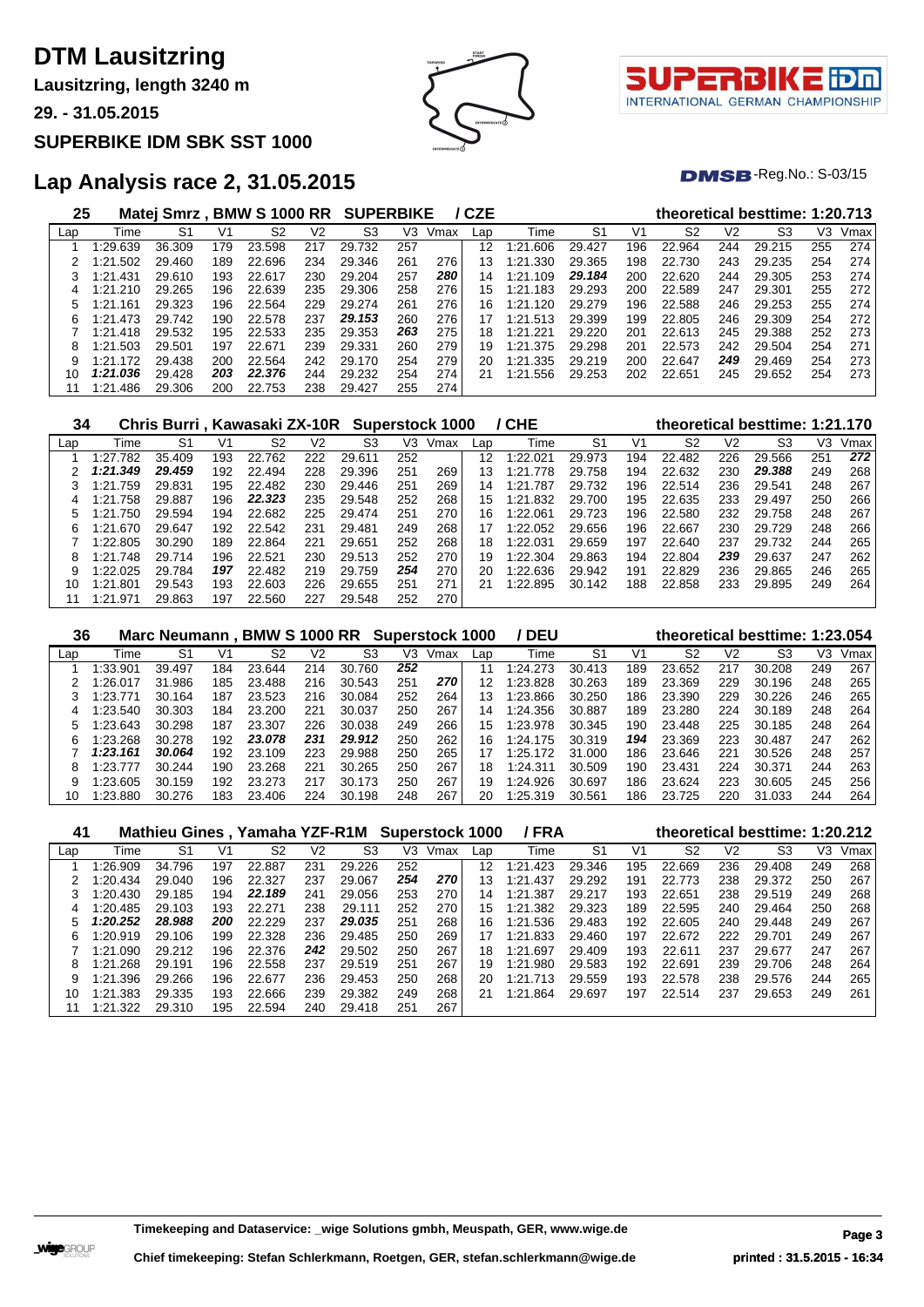**Lausitzring, length 3240 m**

**29. - 31.05.2015**

### **SUPERBIKE IDM SBK SST 1000**





 $DMSB$ -Reg.No.:  $S-03/15$ 

| 44  |               | Danny de Boer. |     | Yamaha |     | Superstock 1000 |     |      | / NLD |              |                |     |                |     | theoretical besttime: 1:21.415 |     |      |
|-----|---------------|----------------|-----|--------|-----|-----------------|-----|------|-------|--------------|----------------|-----|----------------|-----|--------------------------------|-----|------|
| Lap | Time          | S1             | V1  | S2     | V2  | S <sub>3</sub>  | V3  | Vmax | Lap   | Time         | S <sub>1</sub> | V1  | S <sub>2</sub> | V2  | S3                             | VЗ  | Vmax |
|     | 1:31.937      | 38.414         | 181 | 23.295 | 207 | 30.228          | 254 |      | 12    | 1:22.012     | 29.762         | 198 | 22.650         | 230 | 29.600                         | 250 | 269  |
|     | 1:22.599      | 30.066         | 183 | 22.909 | 220 | 29.624          | 257 | 271  | 13    | 1:21.848     | 29.655         | 195 | 22.603         | 234 | 29.590                         | 250 | 268  |
|     | 1:21.848      | 29.636         | 189 | 22.602 | 227 | 29.610          | 257 | 274  | 14    | 1:21<br>.732 | 29.618         | 194 | 22.597         | 230 | 29.517                         | 250 | 268  |
| 4   | 1:21.852      | 29.624         | 189 | 22.736 | 227 | 29.492          | 250 | 272  | 15    | 1:21<br>.677 | 29.621         | 194 | 22.491         | 236 | 29.565                         | 251 | 269  |
| 5   | 1:21.764      | 29.489         | 193 | 22.677 | 229 | 29.598          | 249 | 267  | 16    | .992<br>1:21 | 29.792         | 195 | 22.616         | 230 | 29.584                         | 254 | 268  |
| 6   | .753<br>1:21. | 29.540         | 192 | 22.629 | 228 | 29.584          | 248 | 267  | 17    | 1:22.108     | 29.826         | 192 | 22.589         | 227 | 29.693                         | 252 | 269  |
|     | 1:21.573      | 29.577         | 195 | 22.511 | 233 | 29.485          | 249 | 267  | 18    | 1:22.098     | 29.852         | 194 | 22.584         | 233 | 29.662                         | 247 | 269  |
| 8   | 1:21.484      | 29.554         | 194 | 22.484 | 232 | 29.446          | 252 | 267  | 19    | 1:24.728     | 31.869         | 194 | 22.904         | 226 | 29.955                         | 247 | 264  |
| 9   | 1:21.519      | 29.485         | 195 | 22.526 | 232 | 29.508          | 252 | 269  | 20    | 1:22.695     | 30.004         | 194 | 22.699         | 235 | 29.992                         | 247 | 264  |
| 10  | 1:21.850      | 29.540         | 193 | 22.576 | 231 | 29.734          | 251 | 270  | 21    | 1:23.301     | 30.092         | 192 | 23.054         | 232 | 30.155                         | 244 | 264  |
|     | 1:21.858      | 29.535         | 195 | 22.656 | 230 | 29.667          | 253 | 269  |       |              |                |     |                |     |                                |     |      |

| 45  |               | Michal Filla.  |     | BMW S 1000 RR Superstock 1000 |     |        |     |      |     | / CZE    |                |     |                |                | theoretical besttime: 1:21.827 |     |      |
|-----|---------------|----------------|-----|-------------------------------|-----|--------|-----|------|-----|----------|----------------|-----|----------------|----------------|--------------------------------|-----|------|
| Lap | Time          | S <sub>1</sub> | V1  | S2                            | V2  | S3     | V3  | Vmax | Lap | Time     | S <sub>1</sub> | V1  | S <sub>2</sub> | V <sub>2</sub> | S3                             | V3  | Vmax |
|     | -202<br>1:31. | 36.841         | 191 | 23.563                        | 219 | 30.798 | 252 |      | 12  | 1:22.943 | 29.881         | 198 | 23.033         | 238            | 30.029                         | 246 | 263  |
|     | 1:23.156      | 30.647         | 190 | 22.965                        | 233 | 29.544 | 253 | 265  | 13  | 1:23.376 | 30.060         | 191 | 23.150         | 232            | 30.166                         | 249 | 260  |
|     | 1:21.889      | 29.647         | 199 | 22.725                        | 230 | 29.517 | 254 | 267  | 14  | 1:22.359 | 29.623         | 196 | 22.835         | 230            | 29.901                         | 247 | 263  |
|     | 1:22.475      | 29.585         | 197 | 22.820                        | 227 | 30.070 | 252 | 266  | 15  | 1:22.759 | 29.792         | 195 | 22.869         | 234            | 30.098                         | 247 | 263  |
| 5   | 1:22.304      | 29.776         | 197 | 22.782                        | 228 | 29.746 | 248 | 266  | 16  | 1:22.706 | 29.781         | 197 | 22.963         | 229            | 29.962                         | 248 | 260  |
| 6.  | 1:22.401      | 29.784         | 192 | 22.776                        | 232 | 29.841 | 249 | 262  | 17  | 1:23.589 | 29.917         | 198 | 23.063         | 228            | 30.609                         | 241 | 260  |
|     | 1:22.635      | 29.838         | 193 | 22.830                        | 228 | 29.967 | 248 | 264  | 18  | 1:23.541 | 29.993         | 195 | 23.163         | 230            | 30.385                         | 242 | 257  |
| 8   | 1:22.696      | 29.793         | 193 | 22,910                        | 232 | 29.993 | 241 | 264  | 19  | 1:23.325 | 30.127         | 197 | 23.126         | 233            | 30.072                         | 247 | 257  |
| 9   | 1:22.642      | 29.777         | 198 | 22.769                        | 231 | 30.096 | 246 | 257  | 20  | 1:23.313 | 30.006         | 196 | 23.199         | 237            | 30.108                         | 245 | 259  |
| 10  | 1:22.872      | 29.859         | 193 | 23.016                        | 227 | 29.997 | 248 | 260  | 21  | 1:22.497 | 29.827         | 196 | 22.898         | 233            | 29.772                         | 248 | 259  |
| 11  | 1:22.679      | 29.911         | 192 | 22.937                        | 230 | 29.831 | 249 | 262  |     |          |                |     |                |                |                                |     |      |

| 48  |               | Dominik Vincon. |     | BMW S 1000 RR Superstock 1000 |     |                |     |      |     | ' DEU        |                |     |                |     | theoretical besttime: 1:20.752 |     |      |
|-----|---------------|-----------------|-----|-------------------------------|-----|----------------|-----|------|-----|--------------|----------------|-----|----------------|-----|--------------------------------|-----|------|
| Lap | Time          | S1              | V1  | S2                            | V2  | S <sub>3</sub> | V3  | Vmax | Lap | Time         | S <sub>1</sub> | V1  | S <sub>2</sub> | V2  | S3                             | VЗ  | Vmax |
|     | 1:28.041      | 35.787          | 200 | 22.745                        | 217 | 29.509         | 255 |      | 12  | 1:21<br>710  | 29.529         | 200 | 22.743         | 239 | 29.438                         | 253 | 268  |
|     | 1:21.277      | 29.684          | 176 | 22.586                        | 241 | 29.007         | 257 | 273  | 13  | .935<br>1:21 | 29.567         | 200 | 22,880         | 240 | 29.488                         | 252 | 270  |
|     | 1:21.639      | 29.775          | 197 | 22.674                        | 227 | 29.190         | 258 | 275  | 14  | 1:22.169     | 29.583         | 182 | 22.865         | 241 | 29.721                         | 251 | 269  |
| 4   | 1:21.363      | 29.434          | 197 | 22.659                        | 242 | 29,270         | 253 | 275  | 15  | 1:21.382     | 29.325         | 202 | 22.693         | 248 | 29.364                         | 251 | 267  |
|     | .721<br>1:21. | 29.483          | 203 | 22.992                        | 242 | 29.246         | 252 | 270  | 16  | 1:21.543     | 29.868         | 199 | 22.627         | 242 | 29.048                         | 252 | 269  |
| 6   | 1:21.418      | 29.511          | 197 | 22.508                        | 235 | 29.399         | 253 | 270  | 17  | 1:21.279     | 29.237         | 193 | 22.844         | 241 | 29.198                         | 253 | 269  |
|     | 1:22.198      | 29.758          | 187 | 22.654                        | 238 | 29.786         | 252 | 271  | 18  | 1:21.550     | 29.418         | 199 | 22.562         | 244 | 29.570                         | 249 | 270  |
| 8   | 1:21.632      | 29.391          | 200 | 22.586                        | 238 | 29.655         | 254 | 271  | 19  | 1:21<br>.449 | 29.435         | 200 | 22.612         | 243 | 29.402                         | 251 | 267  |
| 9   | .832<br>1:21  | 29.956          | 199 | 22.659                        | 244 | 29.217         | 253 | 271  | 20  | 1:21<br>746  | 29.305         | 202 | 22.834         | 243 | 29.607                         | 249 | 268  |
| 10  | 1:21.321      | 29.444          | 196 | 22.571                        | 244 | 29.306         | 252 | 272  | 21  | 1:22.262     | 29.645         | 197 | 22.848         | 240 | 29.769                         | 249 | 267  |
| 11  | .822<br>1:21  | 29.813          | 200 | 22.653                        | 236 | .356<br>29.    | 251 | 271  |     |              |                |     |                |     |                                |     |      |

| 49  |                | Andrzei Pawelec. |     | <b>BMW S 1000 RR</b> |     |             |     | <b>Superstock 1000</b> |     | ' POL        |        |     |        |     | theoretical besttime: 1:22.206 |     |      |
|-----|----------------|------------------|-----|----------------------|-----|-------------|-----|------------------------|-----|--------------|--------|-----|--------|-----|--------------------------------|-----|------|
| Lap | Time           | S1               | V1  | S2                   | V2  | S3          | V3  | Vmax                   | Lap | Time         | S1     | V1  | S2     | V2  | S3                             | V3  | Vmax |
|     | 1:32.311       | 38.488           | 184 | 23.552               | 203 | 30.271      | 253 |                        | 11  | 1:23.368     | 29.887 | 190 | 23.334 | 221 | 30.147                         | 249 | 265  |
|     | 1:24.138       | 31.558           | 192 | 22.961               | 221 | 29.619      | 252 | 269                    | 12  | 1:23.691     | 29.905 | 190 | 23.120 | 227 | 30.666                         | 249 | 266  |
|     | 1:22.907       | 29.919           | 186 | 22.921               | 226 | 30.067      | 252 | 267                    | 13  | 1:23.372     | 30.217 | 191 | 23.102 | 222 | 30.053                         | 251 | 264  |
| 4   | 1:22.745       | 29.772           | 190 | 22.998               | 222 | 29.975      | 251 | 266                    | 14  | 1:23.082     | 29.940 | 193 | 23.009 | 227 | 30.133                         | 250 | 267  |
|     | .136<br>$-23.$ | 30.029           | 193 | .153<br>23.          | 219 | 29.954      | 248 | 265                    | 15  | 1:23.449     | 30.122 | 190 | 23.135 | 228 | 30.192                         | 251 | 267  |
| h   | 1:22.856       | 30.025           | 192 | 22.815               | 225 | 30.016      | 249 | 264                    | 16  | 1:23.377     | 30.079 | 190 | 23.173 | 220 | 30.125                         | 249 | 261  |
|     | 1:23.068       | 29.772           | 197 | 23.151               | 226 | 30.<br>.145 | 250 | 265                    | 17  | 1:23.628     | 30.026 | 192 | 23.361 | 226 | 30.241                         | 249 | 265  |
| 8   | 1:23.065       | 30.041           | 192 | 23.085               | 229 | 29.939      | 251 | 266                    | 18  | 1:23.605     | 30.132 | 189 | 23.282 | 226 | 30.191                         | 248 | 265  |
| 9   | 1:23.173       | 29.851           | 179 | 23.401               | 231 | 29.921      | 249 | 266                    | 19  | .24.<br>.163 | 30.096 | 190 | 23.204 | 233 | 30.863                         | 248 | 265  |
| 10  | 1:23.280       | 30.039           | 193 | 23.101               | 229 | 30.140      | 249 | 266                    | 20  | 1:26.189     | 31.748 | 180 | 23.641 | 219 | 30.800                         | 250 | 260  |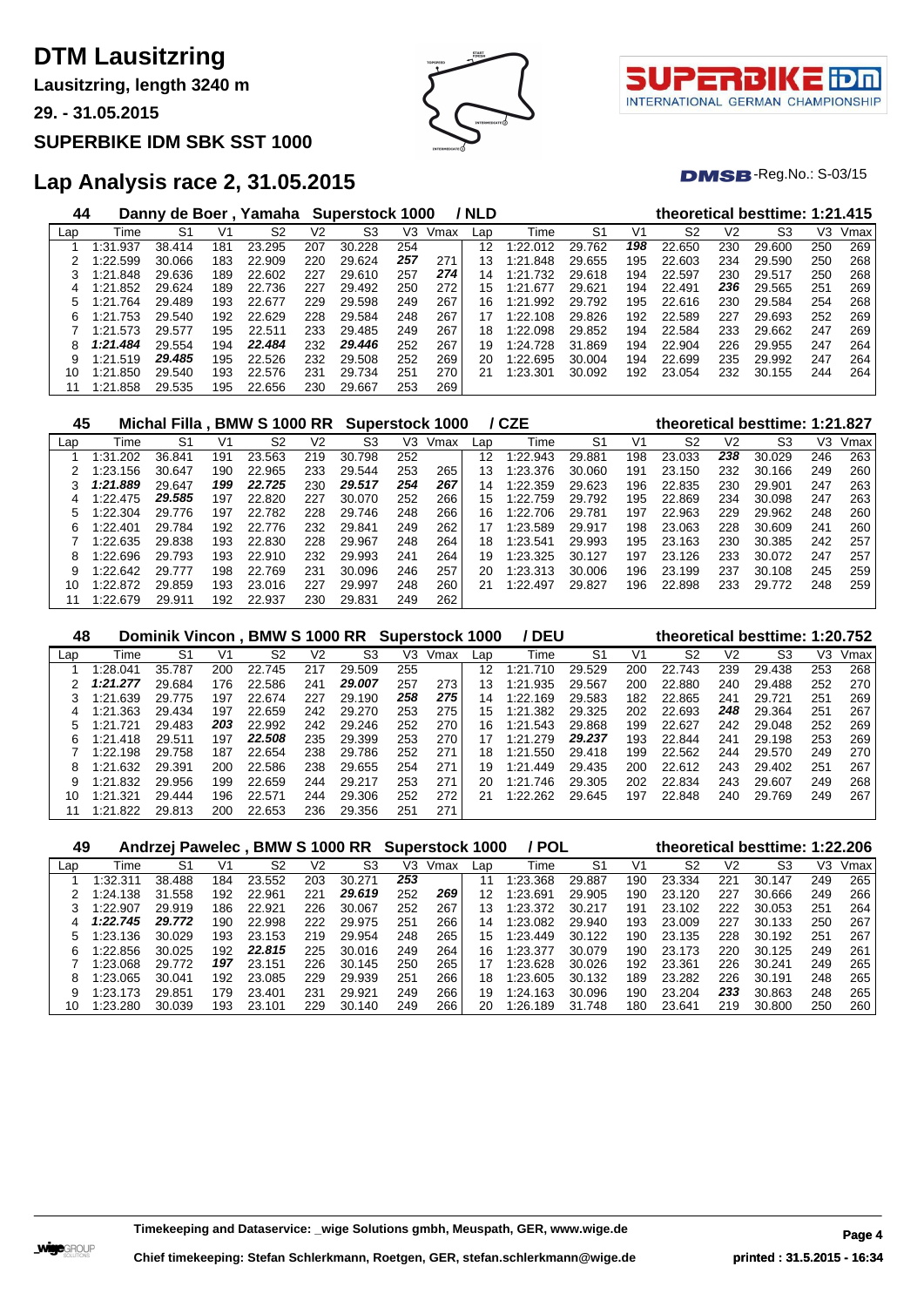**Lausitzring, length 3240 m**

**29. - 31.05.2015**

#### **SUPERBIKE IDM SBK SST 1000**





 $DMSB$ -Reg.No.:  $S-03/15$ 

| 50  |          |        |     | Damian Cudlin, Yamaha R1M SUPERBIKE |     |        |     |      | / AUS |               |                |     |                |                | theoretical besttime: 1:19.602 |     |      |
|-----|----------|--------|-----|-------------------------------------|-----|--------|-----|------|-------|---------------|----------------|-----|----------------|----------------|--------------------------------|-----|------|
| Lap | Time     | S1     | V1  | S2                                  | V2  | S3     | VЗ  | Vmax | Lap   | Time          | S <sub>1</sub> | V1  | S <sub>2</sub> | V <sub>2</sub> | S3                             | V3  | Vmax |
|     | :26.319  | 34.976 | 197 | 22.543                              | 241 | 28.800 | 258 |      | 12    | 1:20.<br>.132 | 28.915         | 198 | 22.301         | 244            | 28.916                         | 254 | 276  |
|     | 1:19.942 | 29.119 | 197 | 22.158                              | 244 | 28.665 | 260 | 277  | 13    | 1:20.313      | 29.110         | 196 | 22.326         | 246            | 28.877                         | 256 | 274  |
|     | 1:20.152 | 29.129 | 197 | 22,200                              | 240 | 28.823 | 260 | 279  | 14    | 1:20.151      | 28.893         | 195 | 22.339         | 245            | 28.919                         | 256 | 276  |
|     | 1:19.838 | 28.812 | 198 | 22.162                              | 241 | 28.864 | 255 | 277  | 15    | 1:20.615      | 29.231         | 195 | 22.281         | 245            | 29.103                         | 255 | 276  |
| 5   | 1:20.184 | 28.918 | 197 | 22.268                              | 243 | 28.998 | 255 | 274  | 16    | 1:21.013      | 29.125         | 195 | 22.473         | 233            | 29.415                         | 259 | 274  |
| 6   | 1:19.853 | 28.897 | 198 | 22.159                              | 246 | 28.797 | 256 | 273  | 17    | 1:20.708      | 29.235         | 197 | 22.396         | 237            | 29.077                         | 258 | 279  |
|     | 1:19.833 | 28.881 | 198 | 22.144                              | 247 | 28,808 | 257 | 275  | 18    | 1:20.922      | 29.409         | 198 | 22.318         | 244            | 29.195                         | 257 | 277  |
| 8   | 1:19.806 | 28.821 | 200 | 22.125                              | 242 | 28,860 | 257 | 276  | 19    | 1:21.059      | 29.257         | 192 | 22.534         | 239            | 29.268                         | 255 | 274  |
| 9   | 1:20.439 | 29.282 | 195 | 22.305                              | 239 | 28.852 | 257 | 276  | 20    | 1:21.272      | 29.342         | 198 | 22.511         | 244            | 29.419                         | 254 | 274  |
| 10  | 1:20.337 | 29.060 | 195 | 22.381                              | 242 | 28.896 | 255 | 276  | 21    | 1:20.838      | 29.275         | 199 | 22.394         | 243            | 29.169                         | 257 | 274  |
|     | 1:20.182 | 29.103 | 201 | 22.210                              | 248 | 28.869 | 256 | 274  |       |               |                |     |                |                |                                |     |      |

| 52  |          |        |     |             |                | Johannes Hoffmann . BMW S 1000 RR |     | Superstock 1000 |     |          | / DEU  |     | theoretical besttime: 1:21.758 |                |        |     |      |
|-----|----------|--------|-----|-------------|----------------|-----------------------------------|-----|-----------------|-----|----------|--------|-----|--------------------------------|----------------|--------|-----|------|
| Lap | Time     | S1     | V1  | S2          | V <sub>2</sub> | S3                                | V3  | Vmax            | Lap | Time     | S1     | V1  | S2                             | V <sub>2</sub> | S3     | VЗ  | Vmax |
|     | 1:33.613 | 39.490 | 192 | 23.<br>.734 | 225            | 30.389                            | 251 |                 | 11  | 1:23.433 | 30.091 | 193 | 23.128                         | 224            | 30.214 | 251 | 269  |
|     | 1:25.208 | 32.060 | 192 | 23.112      | 238            | 30.036                            | 250 | 266             | 12  | 1:23.140 | 30.151 | 198 | 22.676                         | 233            | 30.313 | 248 | 267  |
|     | 1:23.360 | 30.511 | 196 | 22.735      | 241            | 30.<br>.114                       | 249 | 267             | 13  | 1:22.901 | 29.953 | 194 | 22,800                         | 241            | 30.148 | 248 | 264  |
| 4   | 1:22.963 | 30.038 | 199 | 22.993      | 242            | 29.932                            | 249 | 266             | 14  | 1:23.091 | 30.019 | 199 | 22.915                         | 236            | 30.157 | 247 | 265  |
| 5   | 1:22.796 | 30.176 | 192 | 22,820      | 243            | 29,800                            | 248 | 264             | 15  | 1:23.683 | 30.146 | 191 | 23.105                         | 238            | 30.432 | 247 | 263  |
| 6   | 1:23.247 | 29.966 | 196 | 22.676      | 236            | 30.605                            | 247 | 263             | 16  | 1:23.280 | 30.038 | 198 | 23.069                         | 233            | 30.173 | 248 | 261  |
|     | 1:22.336 | 29.857 | 198 | 22.522      | 240            | 29.957                            | 248 | 264             | 17  | 1:23.615 | 30.035 | 200 | 23.162                         | 235            | 30.418 | 247 | 262  |
| 8   | 1:22.118 | 29.902 | 197 | 22.<br>.740 | 245            | 29.476                            | 250 | 265             | 18  | 1:23.172 | 30.195 | 195 | 23.045                         | 240            | 29.932 | 246 | 262  |
| 9   | 1:22.661 | 30.080 | 195 | 22.676      | 233            | 29.905                            | 249 | 266             | 19  | 1:25.585 | 30.415 | 194 | 23.339                         | 238            | 31.831 | 246 | 260  |
| 10  | 1:22.678 | 29.760 | 193 | 22.782      | 234            | .136<br>30.                       | 251 | 266             | 20  | 1:25.513 | 31.752 | 191 | 23.165                         | 235            | 30.596 | 246 | 264  |

| 55  |              |        |     |        |     | Pepijn Bijsterbosch, BMW S 1000 RR |     | <b>Superstock 1000</b> |     |          | / NLD          |     |        |                | theoretical besttime: 1:20.766 |     |      |
|-----|--------------|--------|-----|--------|-----|------------------------------------|-----|------------------------|-----|----------|----------------|-----|--------|----------------|--------------------------------|-----|------|
| Lap | Time         | S1     | V1  | S2     | V2  | S3                                 | VЗ  | Vmax                   | Lap | Time     | S <sub>1</sub> | V1  | S2     | V <sub>2</sub> | S3                             | V3  | Vmax |
|     | 1:31<br>.644 | 37.750 | 191 | 23.746 | 229 | 30.148                             | 262 |                        | 12  | 1:22.216 | 30.094         | 201 | 22.632 | 243            | 29.490                         | 260 | 280  |
|     | 1:22.344     | 30.229 | 192 | 22.576 | 238 | 29.539                             | 262 | 282                    | 13  | 1:22.904 | 30.238         | 193 | 23.053 | 243            | 29.613                         | 256 | 278  |
|     | 1:21.373     | 29.523 | 199 | 22.178 | 235 | 29.672                             | 262 | 279                    | 14  | 1:22.045 | 29.816         | 193 | 22.667 | 240            | 29.562                         | 258 | 275  |
|     | 1:22.026     | 29.652 | 202 | 22.955 | 238 | 29.419                             | 260 | 279                    | 15  | 1:21.975 | 29.702         | 194 | 22.705 | 242            | 29.568                         | 258 | 276  |
|     | 1:21.495     | 29.382 | 199 | 22.480 | 240 | 29.633                             | 259 | 278                    | 16  | 1:21.887 | 29.647         | 197 | 22.790 | 245            | 29.450                         | 258 | 276  |
| 6.  | 1:21.161     | 29.423 | 196 | 22.532 | 245 | 29.206                             | 257 | 277                    | 17  | 1:22.016 | 29.774         | 197 | 22.651 | 236            | 29.591                         | 257 | 276  |
|     | 1:21.193     | 29.403 | 201 | 22.390 | 241 | 29.400                             | 262 | 277                    | 18  | 1:22.179 | 29.633         | 195 | 22.859 | 245            | 29.687                         | 255 | 276  |
| 8   | 1:21.194     | 29.395 | 195 | 22.491 | 244 | 29.308                             | 258 | 282                    | 19  | 1:22.415 | 29.774         | 200 | 22.758 | 234            | 29.883                         | 255 | 273  |
| 9   | 1:21.203     | 29.446 | 200 | 22.375 | 239 | 29.382                             | 260 | 278                    | 20  | 1:22.492 | 29.909         | 193 | 22.755 | 238            | 29.828                         | 257 | 274  |
| 10  | 1:21.337     | 29.505 | 200 | 22,377 | 244 | 29.455                             | 261 | 280                    | 21  | 1:22.296 | 29.908         | 196 | 22,777 | 239            | 29.611                         | 257 | 274  |
|     | 1:21.829     | 29.659 | 198 | 22.492 | 229 | 29.678                             | 260 | 281                    |     |          |                |     |        |                |                                |     |      |

| 57  |          |        |     | Lorenzo Lanzi, Ducati Panigale R SUPERBIKE |                |        |     |      |     | 7 ITA        |        |     |                |                | theoretical besttime: 1:19.517 |     |      |
|-----|----------|--------|-----|--------------------------------------------|----------------|--------|-----|------|-----|--------------|--------|-----|----------------|----------------|--------------------------------|-----|------|
| Lap | Time     | S1     | V1  | S2                                         | V <sub>2</sub> | S3     | V3  | Vmax | Lap | Time         | S1     | V1  | S <sub>2</sub> | V <sub>2</sub> | S3                             | V3  | Vmax |
|     | 1:25.814 | 34.521 | 201 | 22.339                                     | 236            | 28.954 | 258 |      | 12  | 1:19.980     | 29.005 | 202 | 22.247         | 246            | 28.728                         | 257 | 274  |
|     | 1:19.926 | 29.243 | 203 | 22.096                                     | 248            | 28.587 | 259 | 275  | 13  | 1:20.126     | 29.018 | 201 | 22.251         | 244            | 28.857                         | 258 | 275  |
|     | 1:20.235 | 29.349 | 205 | 22.115                                     | 245            | 28.771 | 258 | 276  | 14  | 1:20.143     | 29.061 | 205 | 22.158         | 236            | 28.924                         | 258 | 276  |
| 4   | 1:20.850 | 28.864 | 204 | 22.227                                     | 248            | 29.759 | 255 | 274  | 15  | 1:20.464     | 29.116 | 203 | 22,200         | 239            | 29.148                         | 258 | 276  |
| 5   | 1:19.880 | 28.984 | 203 | 22.084                                     | 246            | 28.812 | 258 | 270  | 16  | 1:20.256     | 29.052 | 203 | 22.296         | 242            | 28.908                         | 258 | 275  |
| 6   | 1:19.988 | 28.999 | 203 | 22.126                                     | 241            | 28.863 | 257 | 272  | 17  | 1:20.173     | 28.890 | 200 | 22.141         | 241            | 29.142                         | 256 | 274  |
|     | 1:19.761 | 28.846 | 203 | 22.097                                     | 241            | 28.818 | 259 | 274  | 18  | 1:20.201     | 28.952 | 203 | 22.224         | 248            | 29.025                         | 254 | 272  |
| 8   | 1:19.927 | 28.882 | 199 | 22.260                                     | 241            | 28.785 | 258 | 275  | 19  | 1:20.120     | 28.965 | 204 | 22.144         | 245            | 29.011                         | 255 | 270  |
| 9   | 1:20.765 | 29.003 | 200 | 22.306                                     | 240            | 29.456 | 257 | 275  | 20  | 1:20.789     | 29.055 | 204 | 22.463         | 248            | 29.271                         | 256 | 272  |
| 10  | 1:20.147 | 28.916 | 201 | 22.246                                     | 240            | 28.985 | 257 | 275  | 21  | 1:21<br>.611 | 30.014 | 201 | 22.234         | 241            | 29.363                         | 243 | 274  |
| 11  | 1:20.357 | 29.219 | 203 | 22.173                                     | 242            | 28.965 | 256 | 274  |     |              |        |     |                |                |                                |     |      |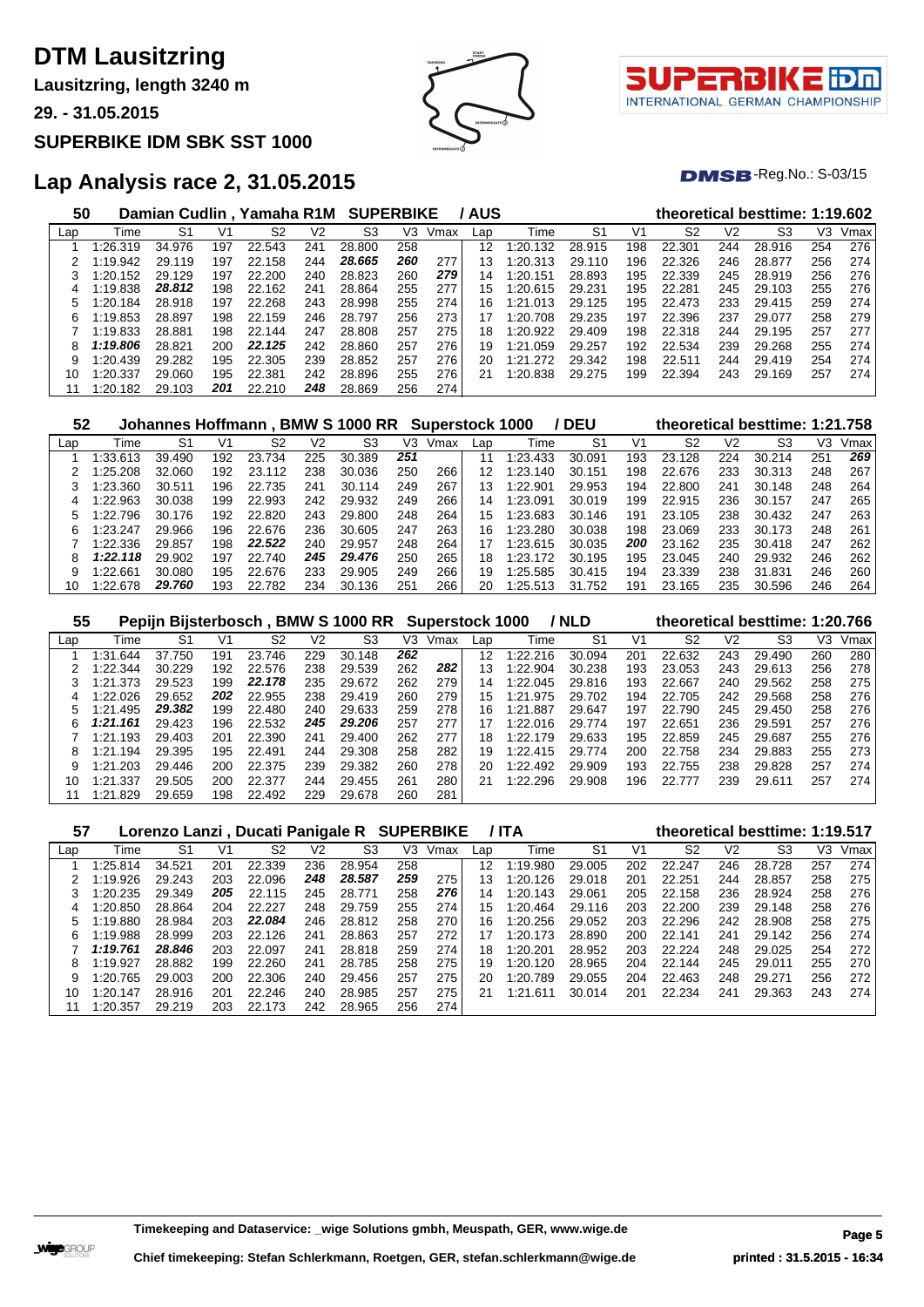**Lausitzring, length 3240 m**

**29. - 31.05.2015**

#### **SUPERBIKE IDM SBK SST 1000**





 $DMSB$ -Reg.No.:  $S-03/15$ 

| 63  |                | Jan Halbich, Honda CBR 1000 RR SUPERBIKE |     |        |     |                |     |      |     | / CZE    |                |     |                |     | theoretical besttime: 1:21.204 |     |      |
|-----|----------------|------------------------------------------|-----|--------|-----|----------------|-----|------|-----|----------|----------------|-----|----------------|-----|--------------------------------|-----|------|
| Lap | Time           | S1                                       | V1  | S2     | V2  | S <sub>3</sub> | VЗ  | Vmax | Lap | Time     | S <sub>1</sub> | V1  | S <sub>2</sub> | V2  | S3                             | VЗ  | Vmax |
|     | $\cdot 30.938$ | 37.095                                   | 192 | 23.396 | 201 | 30.447         | 258 |      | 12  | 1:30.576 | 37.774         | 192 | 22.974         | 221 | 29.828                         | 255 | 274  |
|     | 1:22.594       | 29.991                                   | 188 | 22.937 | 209 | 29.666         | 259 | 264  | 13  | 1:22.223 | 29.547         | 184 | 22.981         | 230 | 29.695                         | 253 | 272  |
|     | 1:21.453       | 29.568                                   | 195 | 22.446 | 215 | 29.439         | 259 | 272  | 14  | 1:21.962 | 29.409         | 191 | 22.890         | 230 | 29.663                         | 253 | 272  |
|     | 1:21.962       | 29.547                                   | 202 | 22.683 | 220 | 29.732         | 258 | 262  | 15  | 1:22.189 | 29.516         | 196 | 22.682         | 230 | 29.991                         | 252 | 272  |
| 5   | 1:21.672       | 29.347                                   | 190 | 22.652 | 226 | 29.673         | 254 | 273  | 16  | 1:22.592 | 29.812         | 194 | 22.941         | 233 | 29.839                         | 254 | 272  |
| 6   | 1:22.260       | 29.789                                   | 184 | 22.772 | 220 | 29.699         | 254 | 269  | 17  | 1:22.341 | 29.624         | 198 | 22.725         | 231 | 29.992                         | 254 | 270  |
|     | 1:21.497       | 29.340                                   | 190 | 22.527 | 223 | 29.630         | 257 | 274  | 18  | 1:22.705 | 29.721         | 188 | 22.943         | 224 | 30.041                         | 251 | 272  |
| 8   | 1:21.661       | 29.416                                   | 195 | 22.627 | 228 | 29.618         | 257 | 276  | 19  | 1:22.873 | 29.916         | 187 | 22.931         | 233 | 30.026                         | 252 | 268  |
| 9   | 1:21.904       | 29.319                                   | 187 | 22.691 | 219 | 29.894         | 257 | 275  | 20  | 1:22.695 | 29.850         | 193 | 22.710         | 237 | 30.135                         | 252 | 268  |
| 10  | 1:21.851       | 29.451                                   | 193 | 22.655 | 230 | 29.745         | 255 | 274  | 21  | 1:22.996 | 29.738         | 184 | 23.247         | 225 | 30.011                         | 250 | 270  |
|     | 1:22.032       | 29.414                                   | 194 | 22.790 | 233 | 29.828         | 254 | 275  |     |          |                |     |                |     |                                |     |      |

| 67  |          |        |     |        |     |        | Mark Albrecht, BMW S 1000 RR Superstock 1000 |     | / DEU    |        |            |        |     | theoretical besttime: 1:27.758 |
|-----|----------|--------|-----|--------|-----|--------|----------------------------------------------|-----|----------|--------|------------|--------|-----|--------------------------------|
| Lap | Time     |        |     |        | V2  |        | V <sub>3</sub><br>Vmax                       | Lan | Time     |        | $\sqrt{1}$ |        | ٧S  | Vmax                           |
|     | 1:33.211 | 39.156 | 185 | 23.709 | 221 | 30.346 | 254                                          |     | 1:48.098 | 33.703 | 180        | 24.245 | 203 | 272                            |

| 69  |               | Lucy Glöckner, BMW S 1000 RR Superstock 1000 |     |        |     |        |     |      |     | / DEU        |        |     | theoretical besttime: 1:20.595 |                |        |     |      |
|-----|---------------|----------------------------------------------|-----|--------|-----|--------|-----|------|-----|--------------|--------|-----|--------------------------------|----------------|--------|-----|------|
| Lap | Time          | S1                                           | V1  | S2     | V2  | S3     | VЗ  | Vmax | Lap | Time         | S1     | V1  | S2                             | V <sub>2</sub> | S3     | V3  | Vmax |
|     | .472<br>1:31  | 37.967                                       | 192 | 23.423 | 225 | 30.082 | 258 |      | 12  | .280<br>1:21 | 29.416 | 193 | 22.646                         | 238            | 29.218 | 258 | 281  |
|     | 1:21.734      | 29.801                                       | 197 | 22.683 | 229 | 29.250 | 258 | 276  | 13  | 1:21<br>.496 | 29.442 | 197 | 22.661                         | 232            | 29.393 | 257 | 278  |
|     | .169<br>1:21. | 29.425                                       | 191 | 22.563 | 238 | 29.181 | 257 | 275  | 14  | .744<br>1:21 | 29.290 | 192 | 22.704                         | 228            | 29.750 | 258 | 274  |
| 4   | 1:21.261      | 29.281                                       | 195 | 22.674 | 230 | 29.306 | 256 | 275  | 15  | 1:21.321     | 29.427 | 200 | 22.462                         | 245            | 29.432 | 260 | 274  |
|     | 1:20.812      | 29.200                                       | 195 | 22.484 | 239 | 29.128 | 258 | 274  | 16  | 1:20.850     | 29.225 | 203 | 22.526                         | 235            | 29.099 | 254 | 276  |
| 6   | 1:21.336      | 29.374                                       | 190 | 22.694 | 232 | 29.268 | 257 | 274  | 17  | .130<br>1:21 | 29.380 | 201 | 22.537                         | 234            | 29.213 | 255 | 272  |
|     | 1:21.763      | 29.698                                       | 195 | 22.448 | 229 | 29.617 | 254 | 275  | 18  | 1:21.140     | 29.341 | 201 | 22.430                         | 240            | 29.369 | 253 | 272  |
| 8   | 1:21.478      | 29.501                                       | 195 | 22.450 | 232 | 29.527 | 256 | 274  | 19  | 1:21.195     | 29.418 | 198 | 22.486                         | 237            | 29.291 | 255 | 270  |
| 9   | 1:21.952      | 29.736                                       | 201 | 22.849 | 230 | 29.367 | 261 | 277  | 20  | 1:21<br>.148 | 29.387 | 197 | 22.496                         | 235            | 29.265 | 255 | 273  |
| 10  | 1:20.877      | 29.482                                       | 195 | 22.336 | 240 | 29.059 | 259 | 282  | 21  | .774<br>1:21 | 29.561 | 196 | 22.620                         | 229            | 29.593 | 244 | 273  |
|     | 1:21.855      | 29.765                                       | 194 | 22.664 | 240 | 29.426 | 263 | 276  |     |              |        |     |                                |                |        |     |      |

| 76<br><b>SUPERBIKE</b><br>Max Neukirchner, Yamaha R1M |          |        |     |        |                |        |     |      |     | / DEU<br>theoretical besttime: 1:18.683 |                |     |                |                |        |     |      |  |
|-------------------------------------------------------|----------|--------|-----|--------|----------------|--------|-----|------|-----|-----------------------------------------|----------------|-----|----------------|----------------|--------|-----|------|--|
| Lap                                                   | Time     | S1     | V1  | S2     | V <sub>2</sub> | S3     | V3. | Vmax | Lap | Time                                    | S <sub>1</sub> | V1  | S <sub>2</sub> | V <sub>2</sub> | S3     | V3  | Vmax |  |
|                                                       | 1:25.162 | 34.212 | 198 | 22.248 | 242            | 28.702 | 259 |      | 12  | 1:19.482                                | 28.660         | 201 | 22.087         | 252            | 28.735 | 257 | 276  |  |
|                                                       | 1:19.353 | 28.678 | 201 | 22.024 | 242            | 28.651 | 260 | 277  | 13  | 1:19.545                                | 28.636         | 198 | 22.128         | 250            | 28.781 | 257 | 276  |  |
|                                                       | 1:19.175 | 28.774 | 199 | 21.880 | 241            | 28.521 | 261 | 279  | 14  | 1:19.788                                | 28.681         | 202 | 22.170         | 250            | 28.937 | 257 | 276  |  |
| 4                                                     | 1:19.054 | 28.543 | 200 | 21.940 | 249            | 28.571 | 258 | 278  | 15  | 1:19.486                                | 28.716         | 200 | 22.040         | 249            | 28.730 | 257 | 276  |  |
| 5                                                     | 1:18.778 | 28.282 | 200 | 21.884 | 244            | 28.612 | 258 | 277  | 16  | 1:19.527                                | 28.716         | 201 | 22.091         | 249            | 28.720 | 259 | 276  |  |
| 6                                                     | 1:18.956 | 28.394 | 202 | 21.940 | 243            | 28.622 | 257 | 276  | 17  | 1:19.602                                | 28.674         | 200 | 22.162         | 248            | 28.766 | 259 | 276  |  |
|                                                       | 1:19.200 | 28.566 | 201 | 21.959 | 247            | 28.675 | 257 | 276  | 18  | 1:19.898                                | 28.687         | 201 | 22.192         | 252            | 29.019 | 257 | 278  |  |
| 8                                                     | 1:19.319 | 28.505 | 204 | 22.036 | 251            | 28.778 | 257 | 275  | 19  | 1:19.689                                | 28.685         | 200 | 22.172         | 252            | 28.832 | 257 | 275  |  |
| 9                                                     | 1:19.272 | 28.607 | 201 | 22.049 | 249            | 28.616 | 258 | 276  | 20  | 1:19.975                                | 28.768         | 199 | 22.322         | 249            | 28.885 | 258 | 275  |  |
| 10                                                    | 1:19.558 | 28.759 | 200 | 22.081 | 249            | 28.718 | 257 | 277  | 21  | 1:20.339                                | 29.046         | 199 | 22.299         | 250            | 28.994 | 257 | 277  |  |
|                                                       | 1:19.441 | 28.612 | 201 | 22.085 | 250            | 28.744 | 257 | 276  |     |                                         |                |     |                |                |        |     |      |  |

| Erwan Nigon, Suzuki GSX-R 1000 SUPERBIKE<br>/ FRA<br>theoretical besttime: 1:21.041<br>77 |          |        |     |        |     |                |     |      |     |               |                |     |                |     |        |     |      |
|-------------------------------------------------------------------------------------------|----------|--------|-----|--------|-----|----------------|-----|------|-----|---------------|----------------|-----|----------------|-----|--------|-----|------|
| Lap                                                                                       | Time     | S1     | V1  | S2     | V2  | S <sub>3</sub> | V3  | Vmax | Lap | Time          | S <sub>1</sub> | V1  | S <sub>2</sub> | V2  | S3     | V3  | Vmax |
|                                                                                           | 1:28.836 | 35.978 | 195 | 23.053 | 223 | 29.805         | 252 |      | 12  | 1:25.708      | 33.343         | 200 | 22.774         | 235 | 29.591 | 252 | 272  |
|                                                                                           | 1:21.779 | 29.456 | 191 | 22.767 | 231 | 29.556         | 253 | 268  | 3   | 1:22.084      | 29.960         | 203 | 22.682         | 240 | 29.442 | 253 | 270  |
|                                                                                           | 1:21.100 | 29.270 | 196 | 22.579 | 231 | 29.251         | 255 | 270  | 14  | 1:21.<br>.715 | 29.522         | 195 | 22.702         | 231 | 29.491 | 255 | 271  |
| 4                                                                                         | 1:21.228 | 29.331 | 191 | 22.551 | 233 | 29.346         | 255 | 272  | 15  | 1:21.920      | 29.518         | 198 | 23.002         | 235 | 29.400 | 255 | 272  |
|                                                                                           | 1:21.771 | 29.465 | 201 | 22.821 | 232 | 29.485         | 255 | 272  | 16. | 1:22.125      | 29.891         | 196 | 22.796         | 237 | 29.438 | 254 | 273  |
| 6                                                                                         | 1:21.529 | 29.538 | 196 | 22.567 | 229 | 29.424         | 255 | 272  | 17  | 1:22.492      | 29.905         | 201 | 22.859         | 231 | 29.728 | 253 | 270  |
|                                                                                           | 1:21.566 | 29.347 | 193 | 22.595 | 229 | 29.624         | 256 | 274  | 18  | 1:21.807      | 29.540         | 200 | 22.655         | 239 | 29.612 | 249 | 269  |
| 8                                                                                         | 1:21.868 | 29.975 | 199 | 22.520 | 236 | 29.373         | 257 | 272  | 19  | 1:22.064      | 29.609         | 195 | 22.774         | 239 | 29.681 | 252 | 266  |
| 9                                                                                         | 1:22.290 | 30.334 | 204 | 22.544 | 225 | 29.412         | 256 | 274  | 20  | 1:22.856      | 30.598         | 192 | 22.763         | 236 | 29.495 | 252 | 270  |
| 10                                                                                        | 1:21.379 | 29.427 | 196 | 22.634 | 237 | 29.318         | 257 | 273  | 21  | 1:22.175      | 29.509         | 189 | 22.870         | 229 | 29.796 | 251 | 270  |
|                                                                                           | 1:21.410 | 29.533 | 205 | 22.619 | 235 | 29.258         | 254 | 265  |     |               |                |     |                |     |        |     |      |